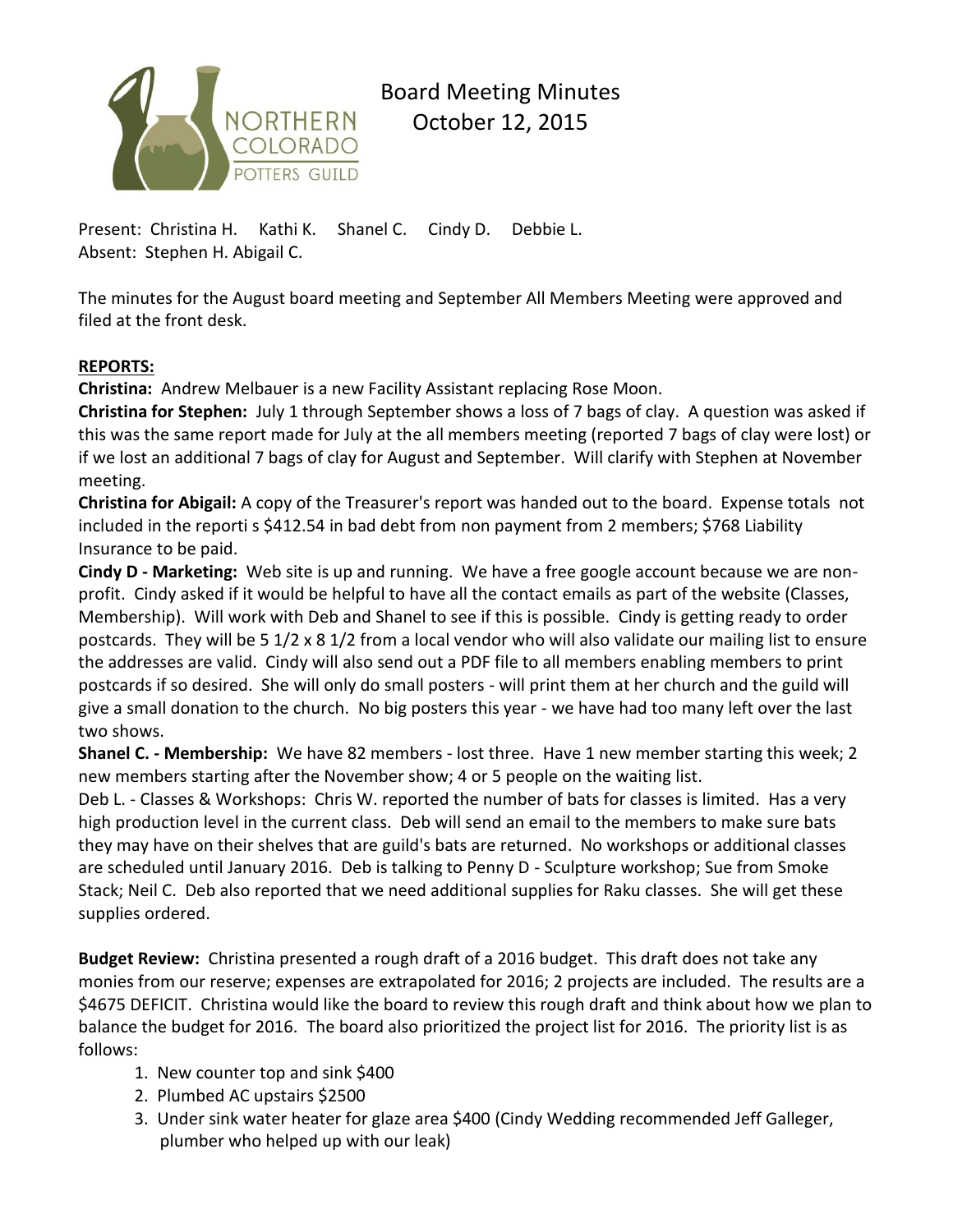There were several questions and concerns about the clarity of our financial situation. It does not appear to be clear to the membership that we are required to keep 6 months operating expense monies in reserve. As of October 7, 2015, we have \$70,762 in checking and Savings. \$48,000 of this is RESERVE leaving a balance of \$22,762. Our 2015 budget includes pulling \$9250 from reserves. We need to restructure our balance sheet - add a line that shows the reserve; add another line that shows projects. This discussion lead into the need for a position for a Fund Raiser. Christina will send a message out to the membership to gauge the interest from the membership in being considered for this position. Also in this message will be an explanation of the 6 month operating expense requirement. Because of this requirements, the guild needs to find other methods of raising money - therefore the Fund Raiser position. The majority of time for the November board meeting will be dedicated to the discussion of the budget.

Kathi Kline reviewed the bylaws change regarding email voting by the board. The addition to the bylaws addressing this issue was approved. Kathi will update the bylaws at the front desk and email the updated bylaws to the membership.

Shanel began a discussion of term limits for facility assistants and committee chairs. The motion was made, seconded and passed that these positions should have a term limit of two years. Based on the length of time these positions have been filled, it was agreed that the following people would complete their terms as follows :

JANUARY 2016 TERMS COMPLETED Liz Stroh - Glaze Master Toshi Matsumura - Show Chair Tana - Facility Assistant Joe - PWP Chair JANUARY 2017 TERMS COMPLETED Sasha - Glaze Master Teresa - Facility Assistant Hanna - Facility Assistant JANUARY 2018 TERMS COMPLETED Andrew Melbauer - Facility Assistanty Fund Raiser Position

Shanel will draft a document outline the details of how the transitions will be made as term limits are completed and present at the November meeting for discussion.

Shanel requested approval to purchase 4 additional racks. She believes she has found space for the racks. We have people who would like additional rack space. Kathi presented the idea from member asking if we could increase more members who have a reduced membership who do not use their shelves therefore freeing up these shelves for members requesting additional shelves. Not feasible to increase the number of members at this time paying a reduced rate. Members are welcome to let other members use their shelves if they desire. The board approved the purchase of two additional racks.

Cindy D. asked if we should charge members the fee for paying their membership dues via PayPal. It was decided at this time we would not do this since we do not charge the fee for members who pay via personal credit cards. The board will review the process and the costs during the budget review of offering this service to our members, students, and customers who purchase clay from the guild using credit cards. The majority of the board members were surprised to hear that we are able to sell clay to